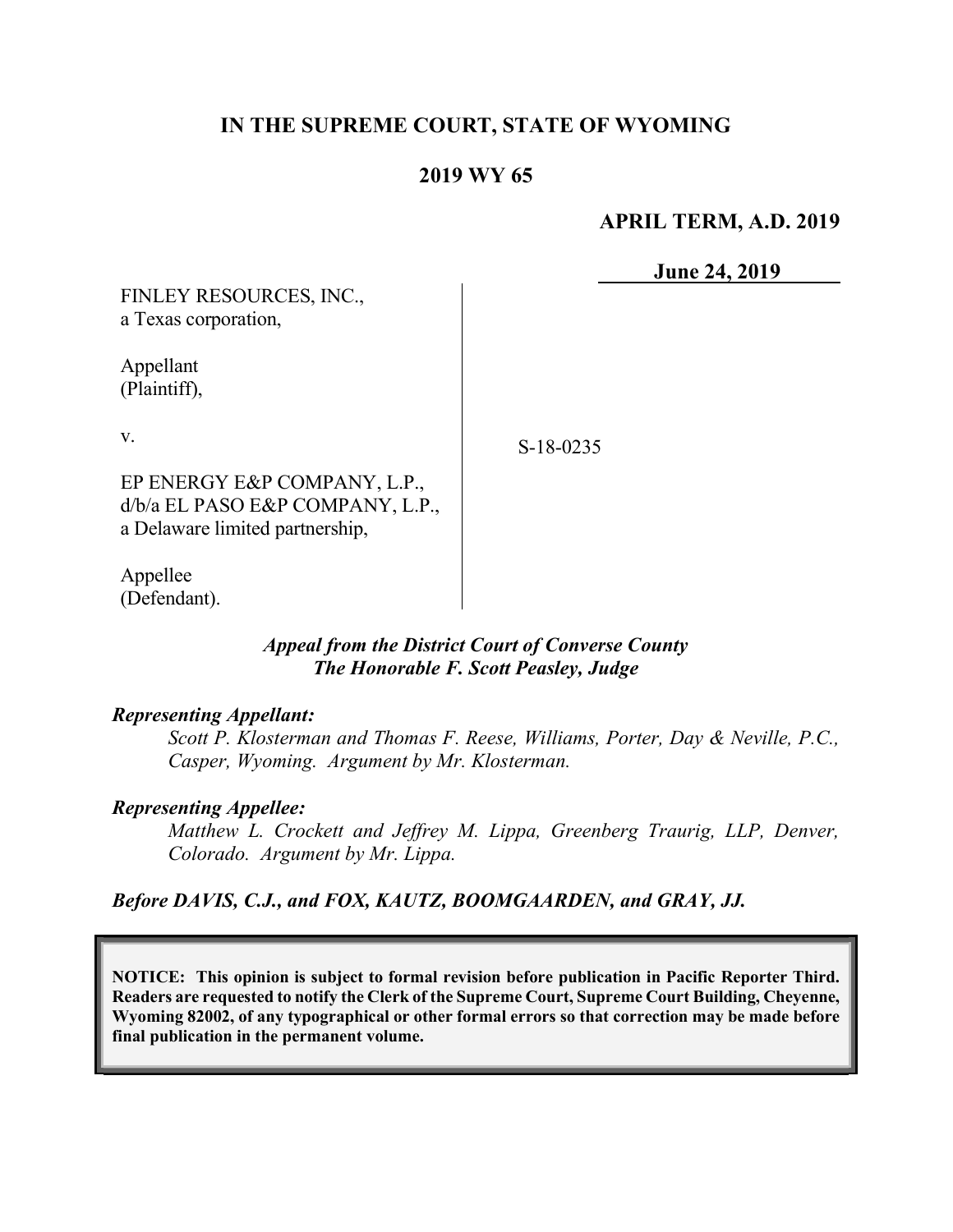## GRAY, Justice.

[¶1] Finley Resources, Inc. (Finley) appeals the district court's dismissal of its Complaint against EP Energy E&P Company (EP Energy). The district court determined the forumselection clause contained in the contract between the parties required Finley to file its suit in Texas. Finley contends the district court erred because its claims for quiet title, declaratory judgment, and adverse possession were not subject to the forum-selection clause. We affirm.

#### **ISSUE**

[¶2] Did the district court err when it decided the forum-selection clause required Finley's lawsuit to be brought in Texas?

## **FACTS**

[¶3] On December 28, 2007, Finley and EP Energy entered into a Purchase and Sale Agreement (Agreement) for the sale of oil and gas leases located in Converse and Niobrara Counties, Wyoming. Finley's principal place of business is in Fort Worth, Texas, and EP Energy's principal place of business is in Houston, Texas. Both entities conduct oil and gas activities in Wyoming. According to the First Amended Complaint, the Agreement required EP Energy to assign all of its interests under various leases to Finley, without limit to the depths and formations. EP Energy, however, failed to do so despite Finley's "repeated requests and demands." The dispute crystalized on September 13, 2017, when EP Energy sent an e-mail to Finley stating EP Energy retained the deep rights in certain lands described in the leases assigned to Finley.

[¶4] Finley filed this lawsuit against EP Energy in the Wyoming District Court for the Eighth Judicial District. The First Amended Complaint set forth five claims for relief: (1) quiet title; (2) declaratory judgment; (3) breach of contract; (4) breach of the implied covenant of good faith and fair dealing; and (5) adverse possession. EP Energy filed a motion to dismiss seeking to enforce the choice-of-law and forum-selection clauses contained in the Agreement.

[¶5] Section 13.10 of the Agreement provides:

Governing Law; Jurisdiction; Waiver of Trial by Jury.

(a) This Agreement is governed by the Laws of the State of Texas, excluding any choice of law rules that may direct the application of the Laws of another jurisdiction.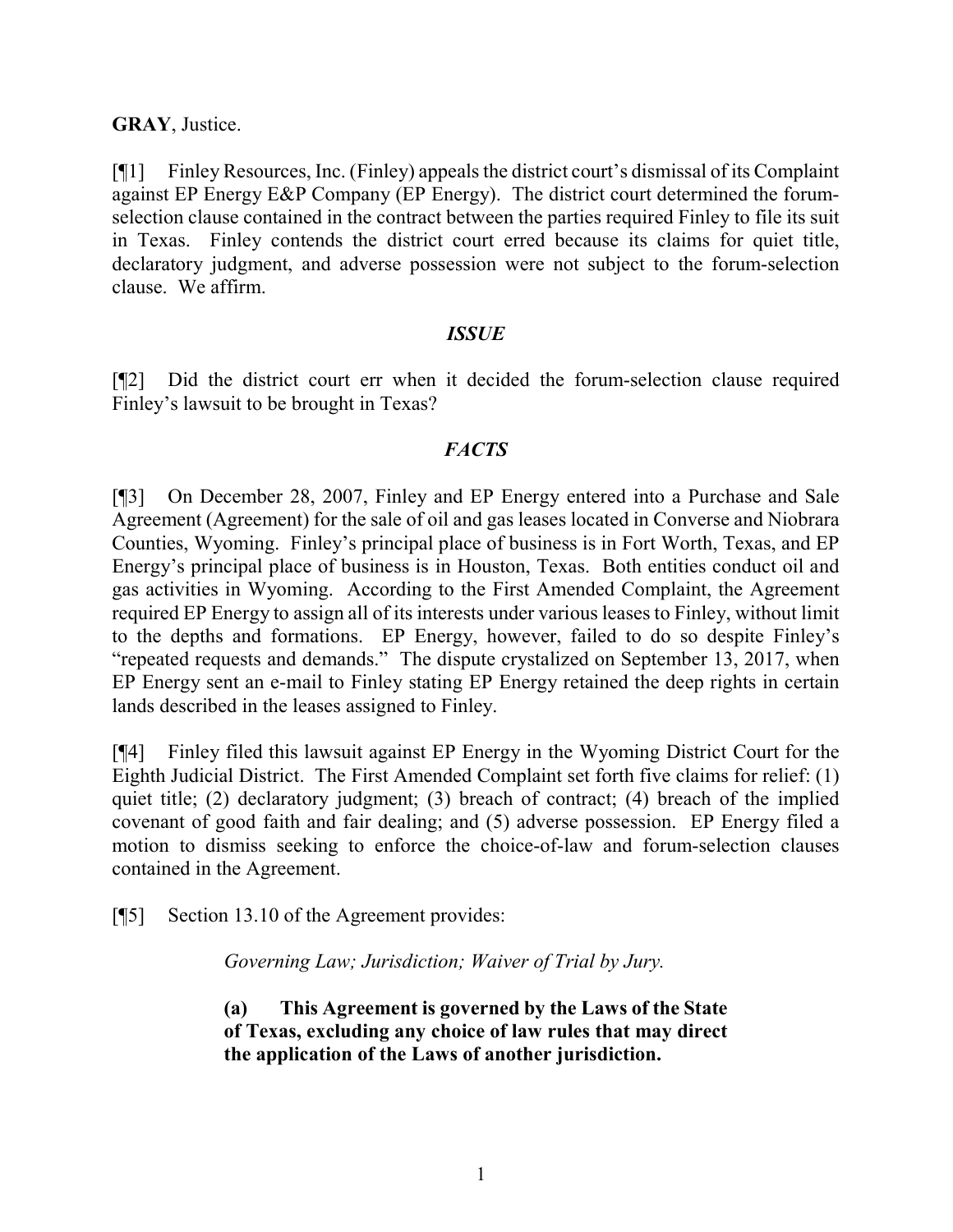(b) The Parties agree that any suit, action or proceeding seeking to enforce any provision of, or based on any matter arising out of or in connection with, this Agreement or the transaction contemplated hereby shall be brought in the United States District Court for the Southern District of Texas or any Texas state court sitting in Houston, so long as one of such courts shall have subject matter jurisdiction over such suit, action or proceeding, and that any cause of action arising out of this Agreement shall be deemed to have arisen from a transaction of business in the State of Texas, and each of the parties hereby irrevocably consents to the jurisdiction of such courts (and of the appropriate appellate courts therefrom) in any such suit, action or proceeding and irrevocably waives, to the fullest extent permitted by Law, any objection that it may now or hereafter have to the laying of the venue of any such suit, action or proceeding in any such court or that any such suit, action or proceeding . . . has been brought in an inconvenient forum.

(First emphasis in original; later emphases added.)

[¶6] In its Motion to Dismiss, EP Energy argued Finley's entire First Amended Complaint fell within the constraints of the forum-selection clause and must be dismissed. The district court applied Texas law and concluded, because the non-contract claims "certainly implicate the terms of the contract," the claims fell within the scope of the forumselection clause. The district court granted EP Energy's Motion to Dismiss.

#### STANDARD OF REVIEW

[¶7] We review the district court's construction and interpretation of the forum-selection clause de novo. Larson v. Burton Constr., Inc., 2018 WY 74, ¶ 16, 421 P.3d 538, 544 (Wyo. 2018) ("Contract interpretation presents questions of law which we review de novo."). A district court's decision to decline jurisdiction based on a forum-selection clause freely entered into by the parties to a contract is discretionary. Venard v. Jackson Hole Paragliding, LLC, 2013 WY 8, ¶ 6, 292 P.3d 165, 168 (Wyo. 2013). A court abuses its discretion when it reasonably could not have concluded as it did. Id. "An abuse of discretion can exist if the wrong law has been applied, the correct law has been applied but incorrectly interpreted, or if the correct law has been improperly applied." Grove v. Pfister, 2005 WY 51, ¶ 6, 110 P.3d 275, 278 (Wyo. 2005).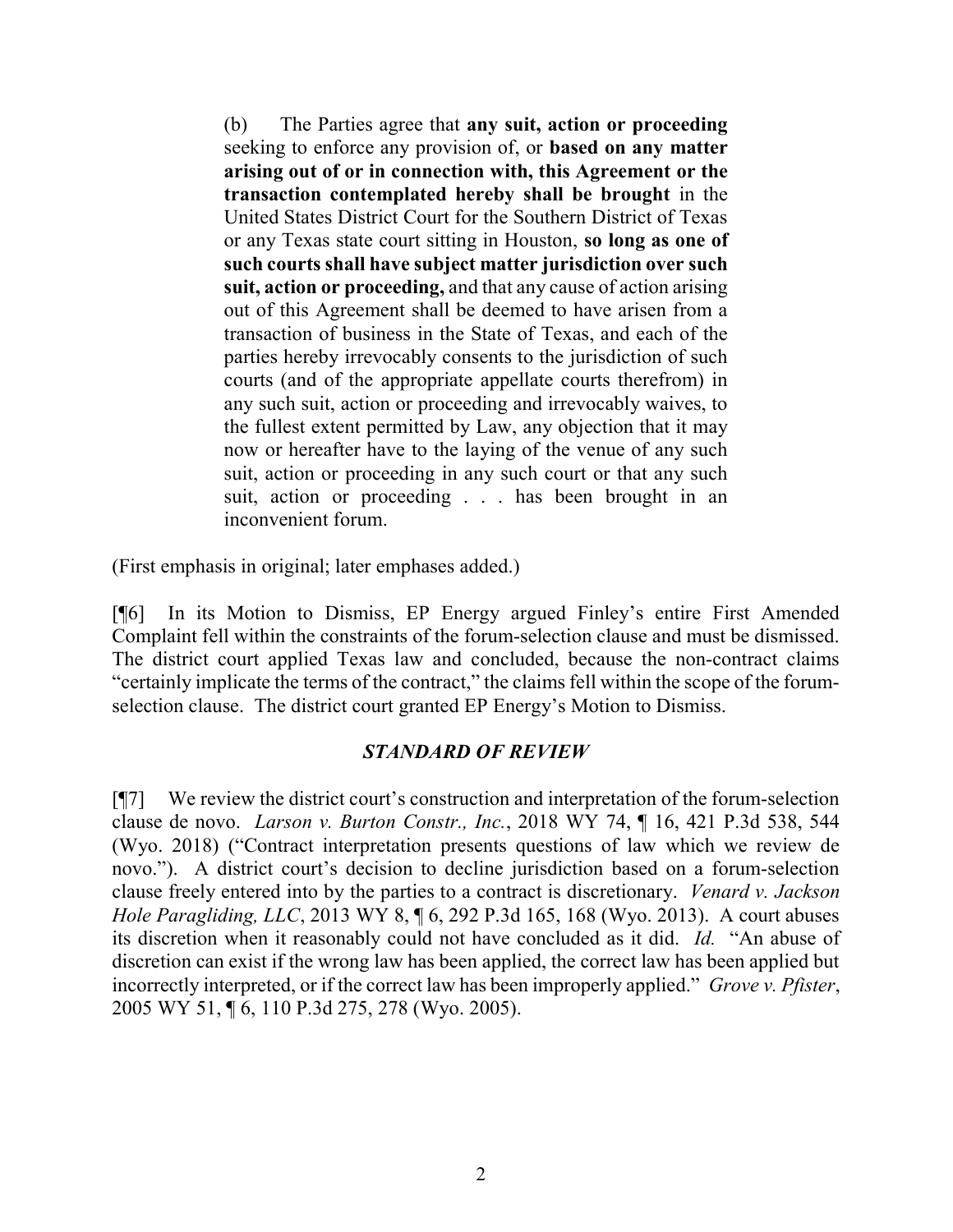### **DISCUSSION**

[¶8] Finley asserts the district court abused its discretion when it dismissed Finley's lawsuit because: (1) the declaratory judgment,<sup>1</sup> quiet title<sup>2</sup> and adverse possession<sup>3</sup> claims (equitable causes of action) do not arise from the Agreement; and (2) even if the equitable causes of action arose from the Agreement, the Texas courts lack subject matter jurisdiction to consider the claims. Consequently, the claims are excluded from the application of the forum-selection clause. We address both arguments below.

## Applicable Law

 $\overline{a}$ 

[¶9] The parties agree Texas law applies. The Agreement provides: "This Agreement is governed by the Laws of the State of Texas, excluding any choice of law rules that may direct the application of the Laws of another jurisdiction." (Emphasis omitted.) Wyoming courts will enforce choice-of-law provisions and apply foreign law when doing so is not "contrary to the law, public policy, or the general interests of Wyoming's citizens." See Res. Tech. Corp. v. Fisher Sci. Co., 924 P.2d 972, 975 (Wyo. 1996). We will apply Texas law.

#### Equitable Claims and the Agreement

[¶10] The parties agree Finley's contractual claims fall within the forum-selection clause. However, Finley argues the forum-selection clause excludes its equitable causes of action because they arise independent of the Agreement. Instead, Finley contends its equitable claims arise from Finley's open, notorious, exclusive, and continuous: (1) exercise of ownership over lands covered by the Lease and lands not included in the assignment; (2) operation of all oil and gas wells located on lands covered by the Lease as well as those located on lands not included in the assignment; and (3) receipt of all proceeds generated from these wells. According to Finley, EP Energy's 2017 e-mail claiming ownership of the deep rights in the Kaye Teapot Sandstone Unit located on lands covered by the leases an e-mail received nearly ten years after the Agreement was signed—was the impetus for this action.

<sup>&</sup>lt;sup>1</sup> An action for declaratory judgment allows certain persons with a qualified claim regarding a written instrument to seek a declaration of rights under that instrument. Wyo. Stat. Ann. §§ 1-37-101 through -115 (LexisNexis 2017).

<sup>&</sup>lt;sup>2</sup> A person in possession of real property may bring a quiet title action "against any person who claims an estate or interest therein adverse to him" to determine "the adverse estate or interest." Wyo. Stat. Ann. § 1-32-201.

<sup>&</sup>lt;sup>3</sup> "To prevail on an adverse possession claim, the claimant must show 'actual, open, notorious, exclusive and continuous possession of the disputed parcel which is hostile and under claim of right or color of title.'" Galiher v. Johnson, 2018 WY 145, ¶ 7, 432 P.3d 502, 507 (Wyo. 2018) (citation omitted); Wyo. Stat. Ann. § 1-3-103.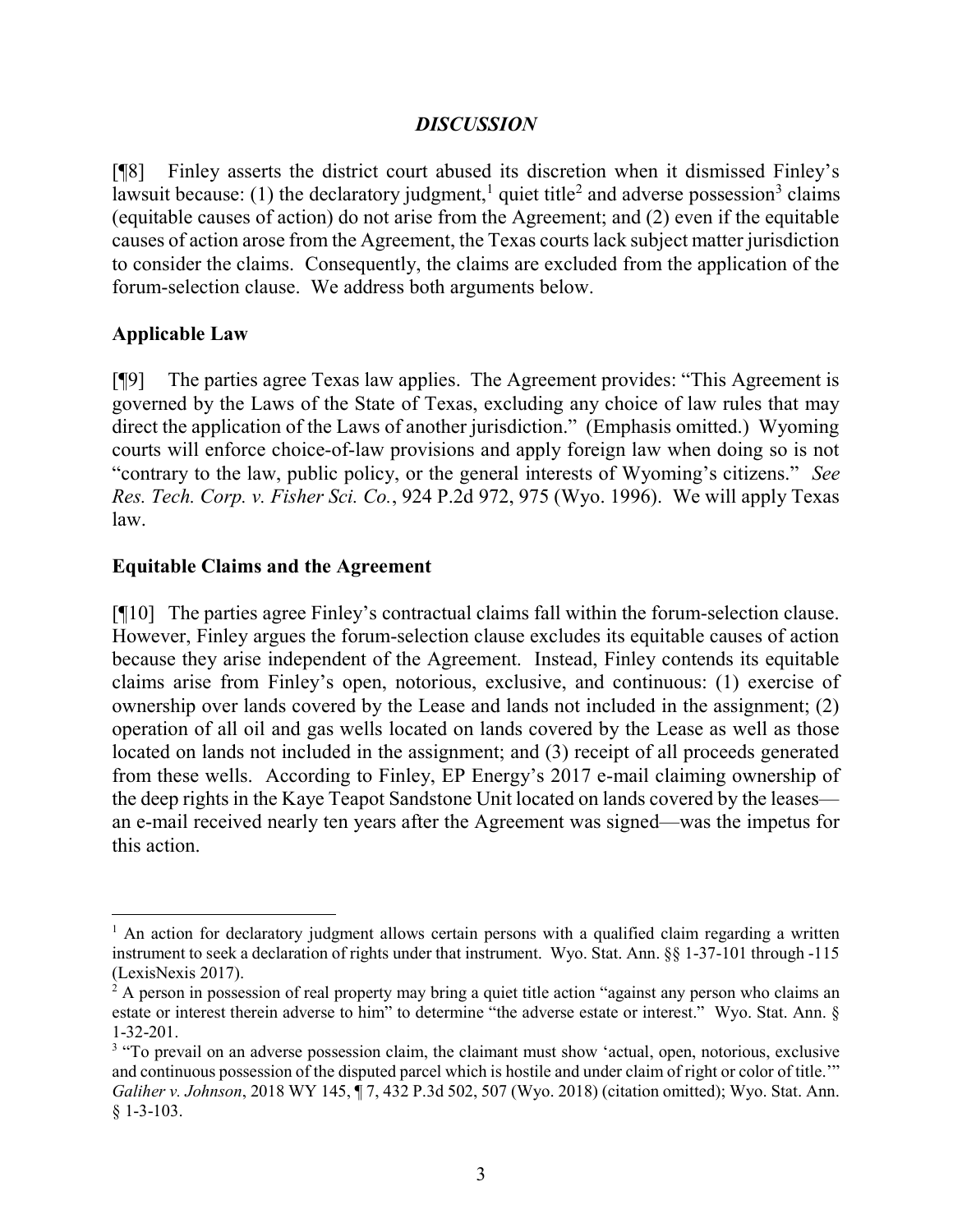[¶11] Under Texas law, a "forum-selection clause should be denied force only if the facts alleged in support of the claim stand alone, are completely independent of the contract, and the claim could be maintained without reference to the contract." Pinto Tech. Ventures, L.P. v. Sheldon, 526 S.W.3d 428, 440 (Tex. 2017), reh'g denied (Sept. 22, 2017) (quotations omitted); AutoNation USA Corp. v. Leroy, 105 S.W.3d 190, 195 (Tex. App. 2003). Whether a given claim falls "within the forum-selection clause's scope depends on the parties' intent . . . and a 'common-sense examination' of the substantive factual allegations." Pinto, 526 S.W.3d at 437 (citing In re Int'l Profit Assocs., Inc., 274 S.W.3d 672, 677 (Tex. 2009)); see also JFP Servs., L.L.C. v. Torans, No. SA-17-CV-00210-FB, 2018 WL 3326841, at \*6 (W.D. Tex. Apr. 30, 2018), report and recommendation adopted sub nom. JFP Servs., LLC v. Torans, No. SA-17-CA-210-FB, 2018 WL 4343439 (W.D. Tex. July 2, 2018); Braspetro Oil Servs. Co. v. Modec (USA), Inc., 240 F. App'x 612, 616 (5th Cir. 2007) (The court "look[s] to the language of the parties' contract[] to determine which causes of action are governed by the forum selection clause.") (citation omitted).

[ $[$ [12] Here, the forum-selection clause applies to "*any suit* . . . based on *any matter arising* out of or in connection with, this Agreement or the transaction contemplated." (Emphasis added.) Finley claims this language should be read narrowly because the Agreement's later requirement of subject matter jurisdiction evidences the parties' intent to restrict application of the clause. We disagree.

[¶13] In Pinto, the court examined a forum-selection clause that applied to "any dispute arising out of" the contract. Pinto, 526 S.W.3d at 433. The Pinto court held: "When a forum-selection clause encompasses all 'disputes' 'arising out of' the agreement, instead of 'claims,' its scope is necessarily broader than claims based solely on rights originating exclusively from the contract." Id. at 439 (citation omitted); see also In re Int'l Profit, 274 S.W.3d at 678 (fraud and negligent misrepresentation claims "arise from the contractual relationship between the parties, not from general obligations imposed by law"); In re Lisa Laser USA, Inc., 310 S.W.3d 880, 886 (Tex. 2010) (forum-selection clause applies to all obligations that would not exist but for the agreement). "Clauses that extend only to disputes 'arising out of' a contract are construed narrowly, while clauses extending to disputes that 'relate to' or 'are connected with' the contract are construed broadly." Morgan-Rinehart v. Van de Perre, No. A-16-CA-01327-SS, 2017 WL 1383933, at \*8 (W.D. Tex. Apr. 12, 2017) (quoting Wellogix, Inc. v. SAP Am., Inc., 58 F. Supp. 3d 766, 778 (S.D. Tex. 2014)). Here, because the forum-selection clause extends to disputes "based on any matter arising out of or in connection with, this Agreement or the transaction contemplated hereby," Texas law requires that we construe the clause broadly. (Emphasis added.)

[¶14] In Pinto, the Texas Supreme Court employed a "but-for test," concluding "that a party's 'claims arise out of the Agreement' when 'but for the Agreement, [the party] would have no basis to complain." Pinto, 526 S.W.3d at 438 (citing In re Lisa Laser, 310 S.W.3d at 886; JFP Servs., 2018 WL 3326841, at \*6).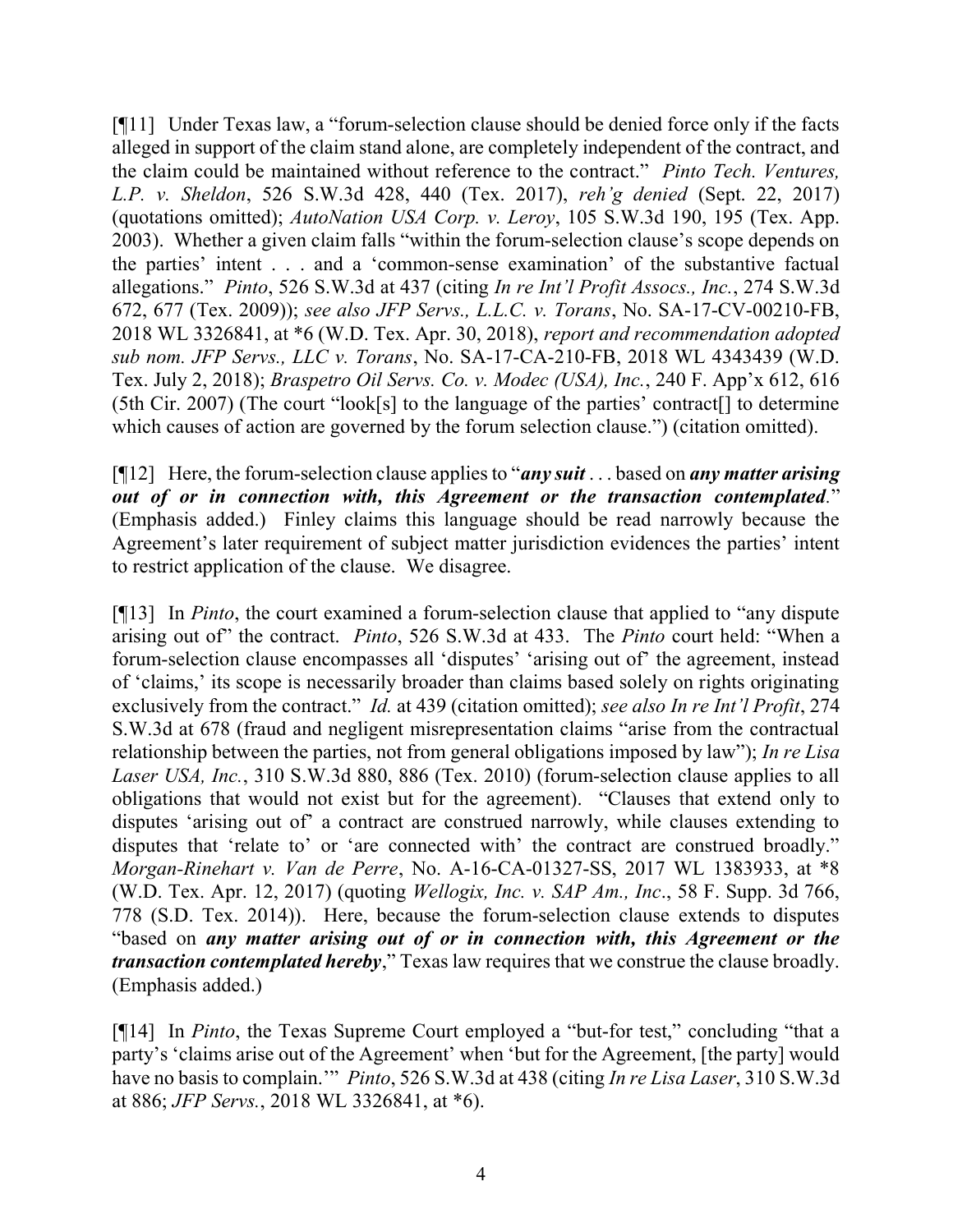Although the Fifth Circuit has not articulated a specific test for determining when claims fall within the scope of a forum selection clause, district courts within [that] circuit usually look to three rules: (1) whether the tort claims 'ultimately depend on the existence of a contractual relationship between the parties'; (2) whether 'resolution of the claims relates to interpretation of the contract'; and (3) whether the claims 'involv[e] the same operative facts as a parallel claim for breach of contract.'

Morgan-Rinehart, 2017 WL 1383933, at \*8 (quoting *AlliantGroup, L.P. v. Mols*, No. CV H-16-3114, 2017 WL 432810, at \*7 (S.D. Tex. Jan. 30, 2017)).

[¶15] Application of the Texas state and federal court analytical framework requires us to conclude that all Finley's claims are within the scope of the forum-selection clause. Finley's claims for declaratory judgment and quiet title are based on its ownership pursuant to the Agreement or adverse possession. Finley argues its adverse possession claim is completely independent of the Agreement but concedes, "In fact, the adverse possession cause of action would be completely unnecessary if the [Agreement] PSA were given effect ...." In other words, Finley contends EP Energy conveyed to Finley the deep rights in certain lands contained in the leases, and if it did not, Finley owns those rights by adverse possession.

[¶16] Adverse possession requires a claim of ownership under color of title or claim of right. Galiher, ¶ 7, 432 P.3d at 507. Color of title is defined as "an instrument which has a semblance or appearance of title but is not title in fact or law." *Doenz v. Garber*, 665 P.2d 932, 936 (Wyo. 1983). A claim of right is occupation of the land adversely or without permission. Murdock v. Zier, 2006 WY 80, 137 P.3d 147 (Wyo. 2006). Here, both Finley's alleged color of title and claim of right stem from the Agreement.<sup>4</sup> Whether Finley's

 $\overline{a}$ 

. . .

<sup>4</sup> Finley's claim for adverse possession alleges:

VIII. FIFTH CLAIM FOR RELIEF – ADVERSE POSSESSION

 <sup>56.</sup> Since the date of Assignment Nos. 1 & 2 on February 28, 2008, Plaintiff has openly, notoriously, exclusively and continuously exercised ownership and control over all of the lands covered by the Subject Leases including Subject Lease No. 5 as well as those lands identified in Paragraphs 14, 15 & 16 above.

 <sup>57.</sup> Since the date of Assignment Nos. 1 & 2 on February 28, 2008, Plaintiff has openly, notoriously, exclusively and continuously operated all of the oil and gas wells located on lands covered by the Subject Leases including Subject Lease No. 5 as well as those lands identified in Paragraphs 14, 15 & 16 above.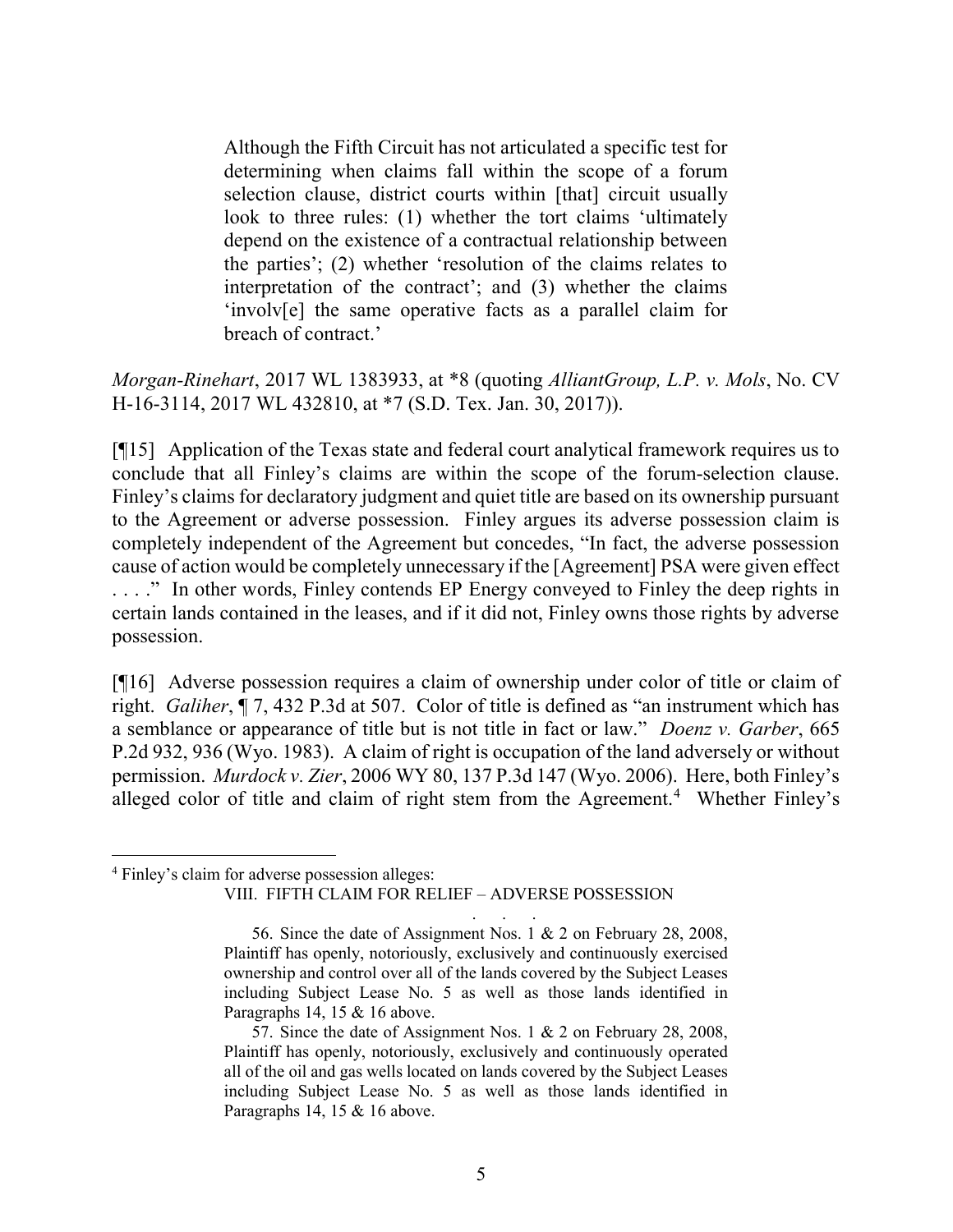58. Since the date of Assignment Nos. 1 & 2 on February 28, 2008, Plaintiff has openly, notoriously, exclusively and continuously received all proceeds generated by operation of all oil and gas wells located on lands covered by the Subject Leases including Subject Lease No. 5 as well as those lands identified in Paragraphs 14, 15 & 16 above.

 59. Plaintiff has acquired through adverse possession all right, title and interest to the Subject Leases, including Subject Lease No. 5 as well as those lands identified in Paragraphs 14, 15 & 16 above, covering all depths and formations from the surface to the core of the earth.

Paragraphs 14-16, referred to in this claim, state:

 $\overline{a}$ 

 14. Defendant failed to assign to Plaintiff in Assignment No. 1 the following lands:

 Subject Lease No. 1 – 0001033145/000 – Converse & Niobrara County, Wyoming

T36N, R67W – Section 5: Lots 1, 2; S2NE

T36N, R67W – Section 3: S2NE, N2SE

 Subject Lease No. 2 – 0001031335/000 – Niobrara County, Wyoming

T36N, R67W – Section 6: Lots 1, 2, S/2NE & SE

T36N, R67W – Section 8: E2NE, NWNE

T36N, R67W – Section 9: NWNE, NW

 Subject Lease No. 3 – 0001031351/002 – Niobrara County, Wyoming

T36N, R67W – Section 3: NESW

T36N, R67W – Section 9: SWNE, E/2SW, NWSE

 Subject Lease No. 4 – 0001031351/003 – Niobrara County, Wyoming

T36N, R67W – Section 3: NESW

T36N, R67W – Section 9: SENW, E/2SW, NWSE

 Subject Lease No. 7 – 0001031337/000 – Niobrara County, Wyoming

T36N, R67W – Section 27: NW

 15. Defendant failed to assign to Plaintiff in Assignment No. 2 the following lands:

 Subject Lease No. 6 – 0001031342/000 – Converse County, Wyoming

T36N, R67W – Section 21: SWSE, E/2SE, SENE

 Subject Lease No. 8 – 0001031331/000 – Converse County, Wyoming

T36N, R67W – Section 31: Lots 1, 3, 4, E/2SW, S/2NE, SE T36N, R67W – Section 32: SWNW

 16. Defendant failed to assign to Plaintiff Subject Lease No. 5 which includes the following lands:

 Subject Lease No 5 – 0001031351/001 – Converse & Niobrara County, Wyoming

> T36N, R67W – Section 3: Lot 2, 3, SENW, NESW, SWSW, NESW

> T36N, R67W – Section 9: SENW, E/2SW, NWSE, E/2NE, SWSE and E/2SE

T36N, R67W – Section 10: NWNW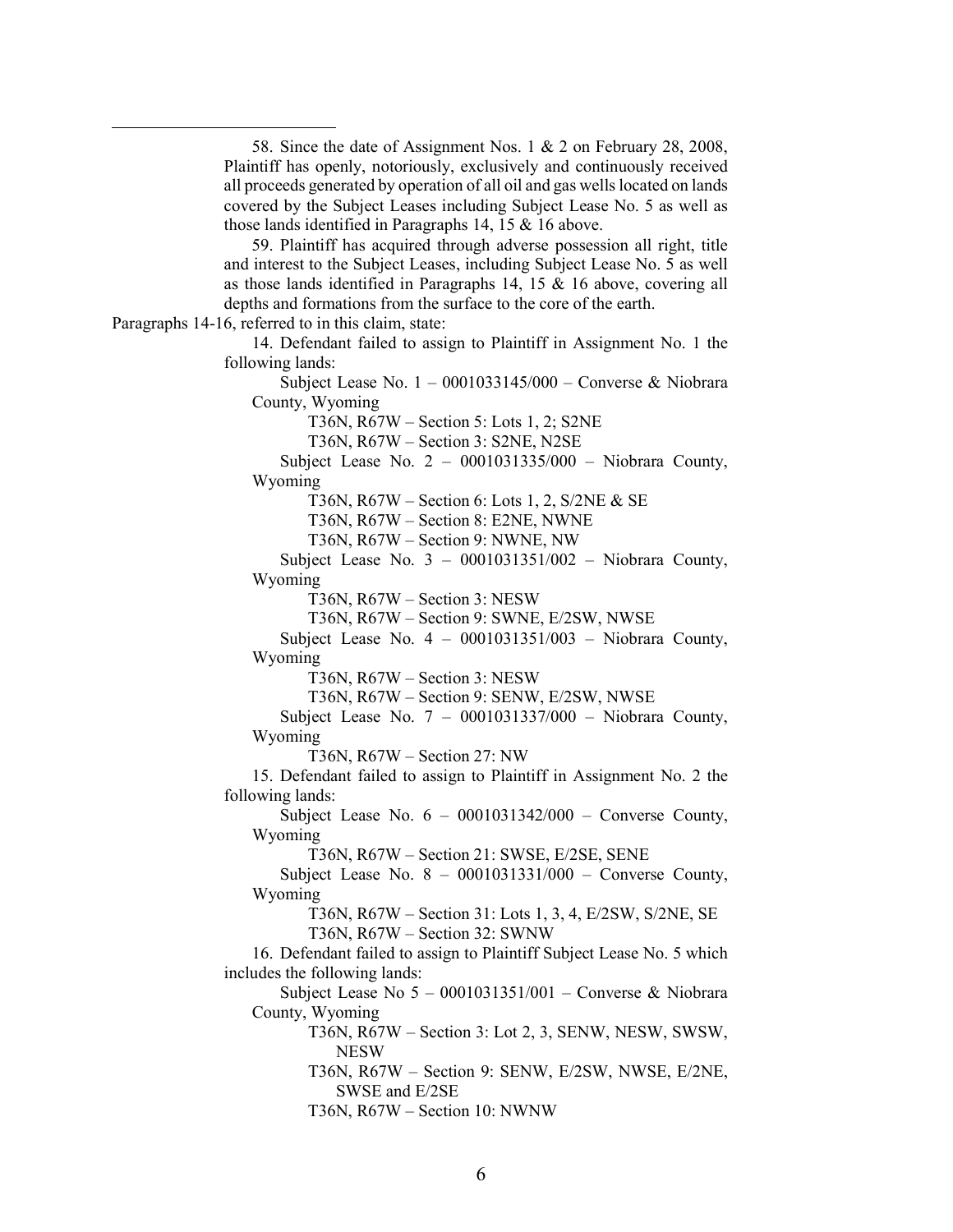possession was permissive or adverse must be determined by reference to the Agreement. See 1 Eugene Kuntz, A Treatise on the Law of Oil and Gas § 10.5 (Matthew Bender, Rev. Ed. 2019) ("The working of minerals by a lessee who also claims under a lease . . . is not adverse possession.") (citing Lehmann v. Keller, 454 Pa. Super. 42, 684 A.2d 618 (1996)). Finley's claims for adverse possession are made pursuant to the Agreement. Finley's equitable claims are inextricably tied to the construction of the Agreement and involve the same operative facts as a claim for breach of the Agreement. Without the Agreement, Finley would have no claim to title, no basis for declaratory judgment, and would have been unable to operate on any of the lands to which it now alleges title under adverse possession. Finley's equitable claims are not collateral, they are "matter[s] . . . in connection with, this Agreement or the transaction contemplated hereby" and are subject to the forum-selection clause.

## Effect of Subject Matter Jurisdiction Requirement

[¶17] Finley argues the district court failed to account for the forum-selection clause's requirement that Texas courts have subject matter jurisdiction over the suit, action or proceeding. It is undisputed Texas courts have no subject matter jurisdiction to "adjudicate title to realty, including interests in oil and gas leases, in another state or country." Devon Energy Prod. Co., L.P. v. KCS Res., LLC, 450 S.W.3d 203, 216 (Tex. App. 2014). The presence of a forum-selection clause in the Agreement cannot confer subject matter jurisdiction where it does not otherwise exist. Id. Therefore, according to Finley, the district court's decision must be reversed.

[¶18] "Absent ambiguity, contracts are construed as a matter of law" with the "primary objective . . . to ascertain the parties' . . . intentions as expressed in the language they chose." Plains Expl. & Prod. Co. v. Torch Energy Advisors Inc., 473 S.W.3d 296, 305 (Tex. 2015) (citation omitted). "[Texas courts] 'construe contracts from a utilitarian standpoint bearing in mind the particular business activity sought to be served,' and avoiding unreasonable constructions when possible and proper." Id. (citation omitted); see also Endeavor Energy Res. L.P. v. Discovery Operating, Inc., 554 S.W.3d 586, 601 (Tex. 2018), reh'g denied (Sept. 28, 2018). Whether noncontractual claims fall within the scope of the forum-selection clause "depends on the parties' intent as expressed in their agreement and a 'common-sense examination' of the substantive factual allegations." Pinto, 526 S.W.3d at 437 (citation omitted); In re Lisa Laser, 310 S.W.3d at 884. The question is, does the subject matter jurisdiction language demonstrate the parties' intent to remove the lawsuit from Texas forums when a party asserts a claim alleging title to lands outside Texas even though the claims clearly arise from the Agreement? We conclude it does not.

[¶19] In construing a contract, Texas courts have said, "we strive to 'give effect to all the provisions of the contract so that none will be rendered meaningless.'" El Paso Field Servs. L.P. v. MasTec N. Am., Inc., 389 S.W.3d 802, 808 (Tex. 2012) (citation omitted); see also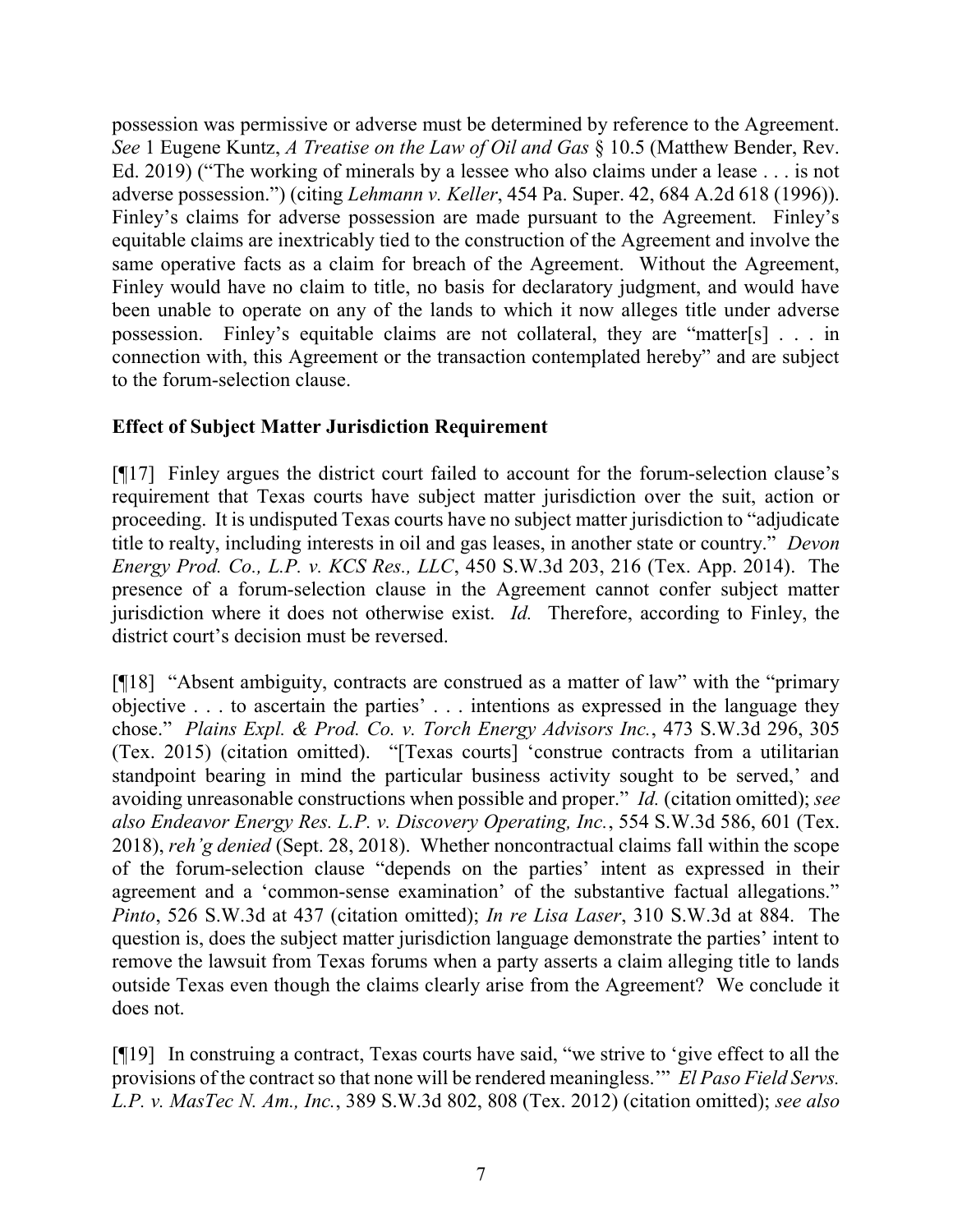Bear Peak Res., LLC v. Peak Powder River Res., LLC, 2017 WY 124, ¶ 17, 403 P.3d 1033, 1041-42 (Wyo. 2017) ("[W]e avoid interpreting provisions in a way that would render any other portion of the agreement inconsistent or meaningless."). "We presume the parties intended every clause to have some effect, so we 'examine the entire lease and attempt to harmonize all [of] its parts."" Endeavor Energy, 554 S.W.3d at 595 (citation omitted).

[¶20] Texas courts have "definitely declared that an oil and gas lease is the same as a sale of real estate." Avis v. First Nat'l Bank of Wichita Falls, 141 Tex. 489, 494, 174 S.W.2d 255, 258 (1943). Every contract transferring interests in mineral leases has the potential to give rise to quiet title or declaratory judgment claims. If claims such as those alleged by Finley were to defeat a forum-selection clause, any forum-selection clause in a contract regarding real property would be unenforceable once claims of quiet title or adverse possession were alleged. The forum-selection clause in this case requires only that Texas courts have subject matter jurisdiction over the "suit, action or proceeding" (emphasis added). It does not require Texas courts have subject matter jurisdiction over every conceivable claim Finley might assert. See Demond v. Infiniti HR, LLC, No. 3:17-CV-1322-D, 2018 WL 4145053, at \*8 (N.D. Tex. Aug. 30, 2018) ("All '[c]hoices of law and forum in contracts have the incidental effect of preventing [a] party from getting to use the laws of all the excluded jurisdictions."") (quoting Haynsworth v. Lloyd's of London, 933 F. Supp. 1315, 1323 (S.D. Tex. 1996)).

[¶21] Finley contends it would be unjust to deprive it of a hearing on its adverse possession claim. The Texas court considered a similar argument in In re Lyon Fin. Servs., Inc., 257 S.W.3d 228 (Tex. 2008). There, the party seeking nonenforcement of a forumselection clause argued the law in Pennsylvania would not allow a corporation to maintain a cause of action for usury. Id. at 234. The court held "[The Appellant's] inability to assert its usury claim in Pennsylvania does not create a public policy reason to deny enforcement of the forum-selection clause." Id. Similarly, Finley's inability to bring its adverse possession claim in Texas does not create a public policy reason to deny enforcement of the forum-selection clause where the underlying contract dispute can properly be interpreted by the Texas courts. See In re Emex Holdings L.L.C., No. 13-11-00145-CV, 2013 WL 1683614, at \*9 (Tex. App. Apr. 18, 2013) ("[T]he inability to assert a claim recognized by Texas law in another state does not create a reason to deny enforcement of a forum-selection clause.").

[¶22] The Texas Supreme Court has explained:

Forum-selection clauses provide parties with an opportunity to contractually preselect the jurisdiction for dispute resolution. In Texas, forum-selection clauses are generally enforceable and should be given full effect. Failing to give effect to contractual forum-selection clauses and forcing a party to litigate in a forum other than the contractually chosen one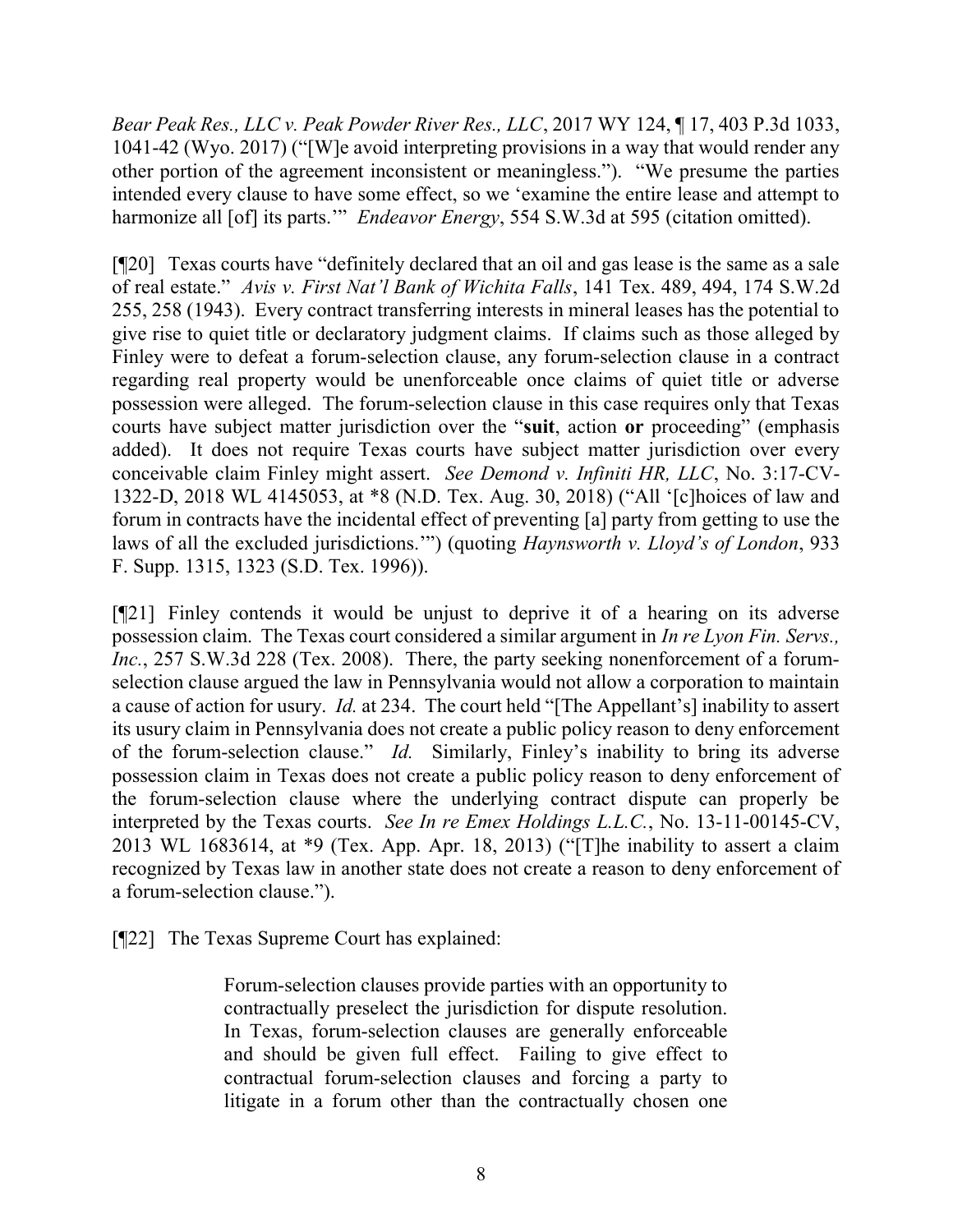amounts to clear harassment . . . injecting inefficiency by enabling forum-shopping, wasting judicial resources, delaying adjudication on the merits, and skewing settlement dynamics.

Pinto, 526 S.W.3d at 436-37 (internal citations and quotations omitted). In Durdahl v. Nat'l Safety Ass'n, Inc., 988 P.2d 525 (Wyo. 1999), we rejected the appellant's argument that promissory estoppel and fraudulent misrepresentation claims were outside of the parties' agreement and thus not subject to the contract's forum-selection clause. Id. at 529. Observing that those equitable claims "necessarily implicate the terms of the contract," we concluded that "'[a]rtful pleading' of noncontract claims to avoid a forum selection clause will not be tolerated." *Id.* (citation omitted).

[¶23] Our analysis is not governed by the label placed upon the cause of action. All Finley's claims must be resolved through an interpretation of the Agreement. Texas law does not prevent enforcement of the forum-selection clause even though the adverse possession claim is unavailable to Finley in Texas. Finley's claims necessarily will be resolved by the Texas court's determination of its contractual rights.<sup>5</sup>

# Wyoming's Public Policy and Enforcement of the Forum-Selection Clause

[¶24] Finley also contends, "Wyoming has a strong public policy in determining title to real property located within its boundaries" and therefore the forum-selection clause should not be enforced in this case. While a forum-selection clause is presumed valid and enforceable, there are exceptions. A party attempting to show that such a clause should not be enforced bears a heavy burden. In re Laibe Corp., 307 S.W.3d 314, 316 (Tex. 2010). The party opposing enforcement must clearly show, among other things, "enforcement would contravene a strong public policy of the forum where the suit was brought." Id. (citation and quotations omitted). Finley has not met its burden. It cites no case law or other authority supporting its argument that enforcement of a forum-selection clause runs counter to public policy favoring local determination of title to realty. We have said:

> The right of private contract is no small part of the liberty of the citizen, and that the usual and most important function of courts of justice is rather to

 $\overline{a}$ 

 $<sup>5</sup>$  EP Energy devotes a large portion of its brief arguing the adverse possession claim is factually and legally</sup> impossible. In Roush v. Roush, we considered a dispute between the owner of surface land claiming a partial interest in a mineral estate by virtue of adverse possession. Roush v. Roush, 589 P.2d 841, 842 (Wyo. 1979). We held without mining operations on the disputed premises, the elements necessary to show adverse possession could not exist. Id. at 843. EP Energy contends Finley could not have conducted mining operations on the premises in dispute here because the requirements of state and federal statutes relating to oil and gas operations would not approve operations in the deep formation. Therefore, as in Roush, Finley's adverse possession claim is meritless because Finley cannot show it conducted operations on the disputed premises. We need not reach this argument here.